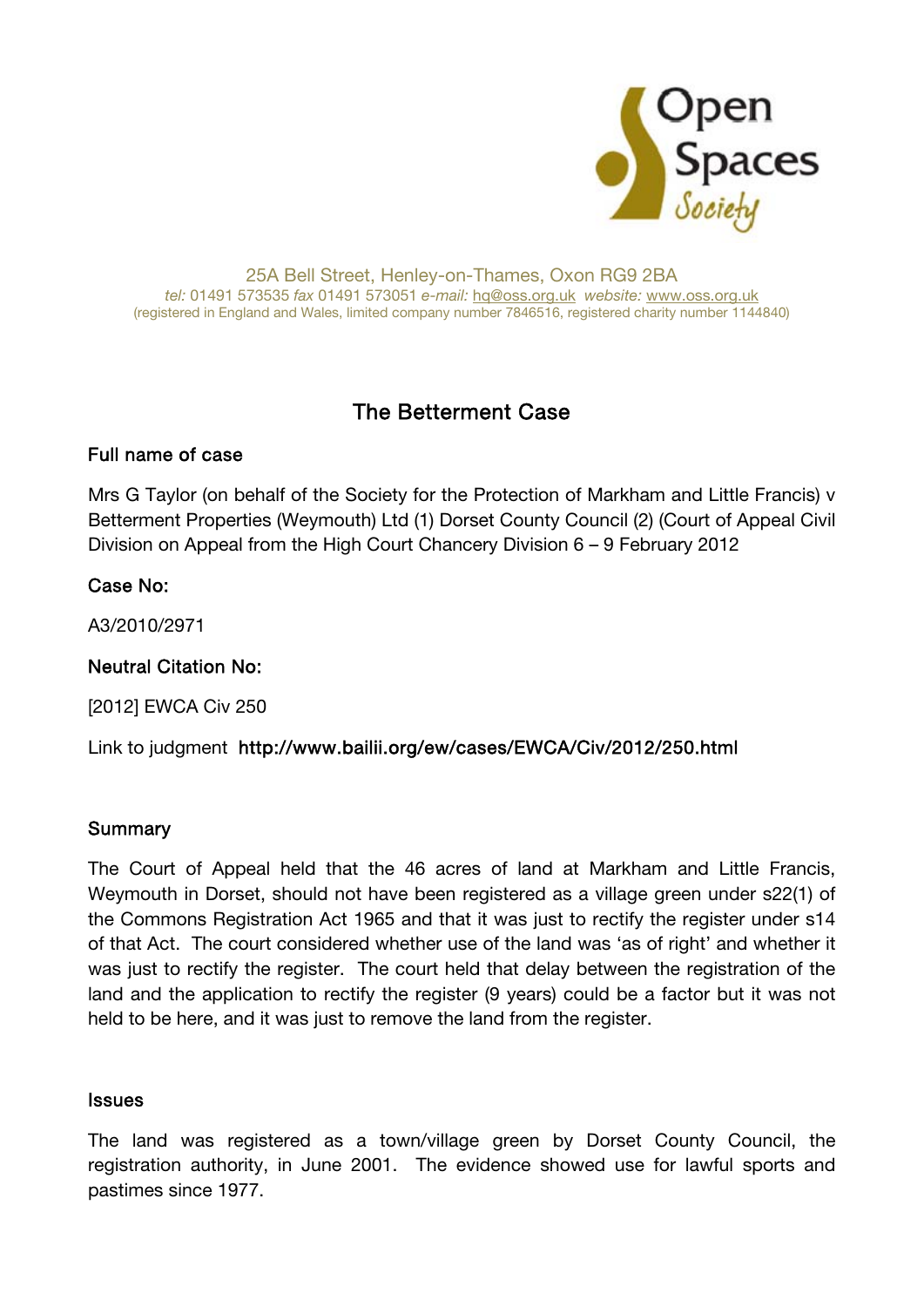Many people had entered the land using a public footpath, but some people had entered through gaps in fencing and hedging on the boundary of the land. Betterment Ltd sought rectification of the town and village green register under s14 of the Commons Registration Act 1965.

## As of right use: fencing, signs, challenges to use.

Fencing had been erected along the boundary of the land, and until 1984 had been maintained when parts of it had been broken down.

The Court of Appeal held that as many people had come onto the land using the public rights of way the fences did not affect their use being 'as of right'.

Challenges had been made by the Curtis family and their employees, but those were sporadic and many people had used the land and had not been challenged. The court held that the challenges were not sufficiently frequent to negate use being 'as of right'.

Signs were erected, but were often removed. An owner needs to demonstrate his opposition to use, which would be regarded as clear to a reasonable user. The court held that the landowner had done all that is required to make use of the land contentious, and not 'as of right', and that it was the signs that were the crucial factor in showing that the use by local people was not 'as of right'.

## Construction works on part of the land :-

Drainage works were carried out on the site between 1979 and 1982, including a tunnel across the land. One of the footpaths was diverted during the works. For four months the whole of the works site was fenced off, and was not available for use by local people. The court held the required period of 20 years could not have been satisfied because of the four month interruption of use.

### **Justice**

The court considered whether it was reasonable to rectify the register after a four-year delay. Lord Justice Patten considered that 'delay will not, in my view, be a barrier to rectification unless there is material before the court to show that other public and private decisions are likely to have been taken on the basis of the existing register which have operated to the significant prejudice of the respondents or other relevant interests'. He did not consider this to be the case. Sullivan LJ said that 'there is, in my view, a strong public interest in upholding the register in the absence of a prompt challenge to its contents'. Carnwath LJ concurred.